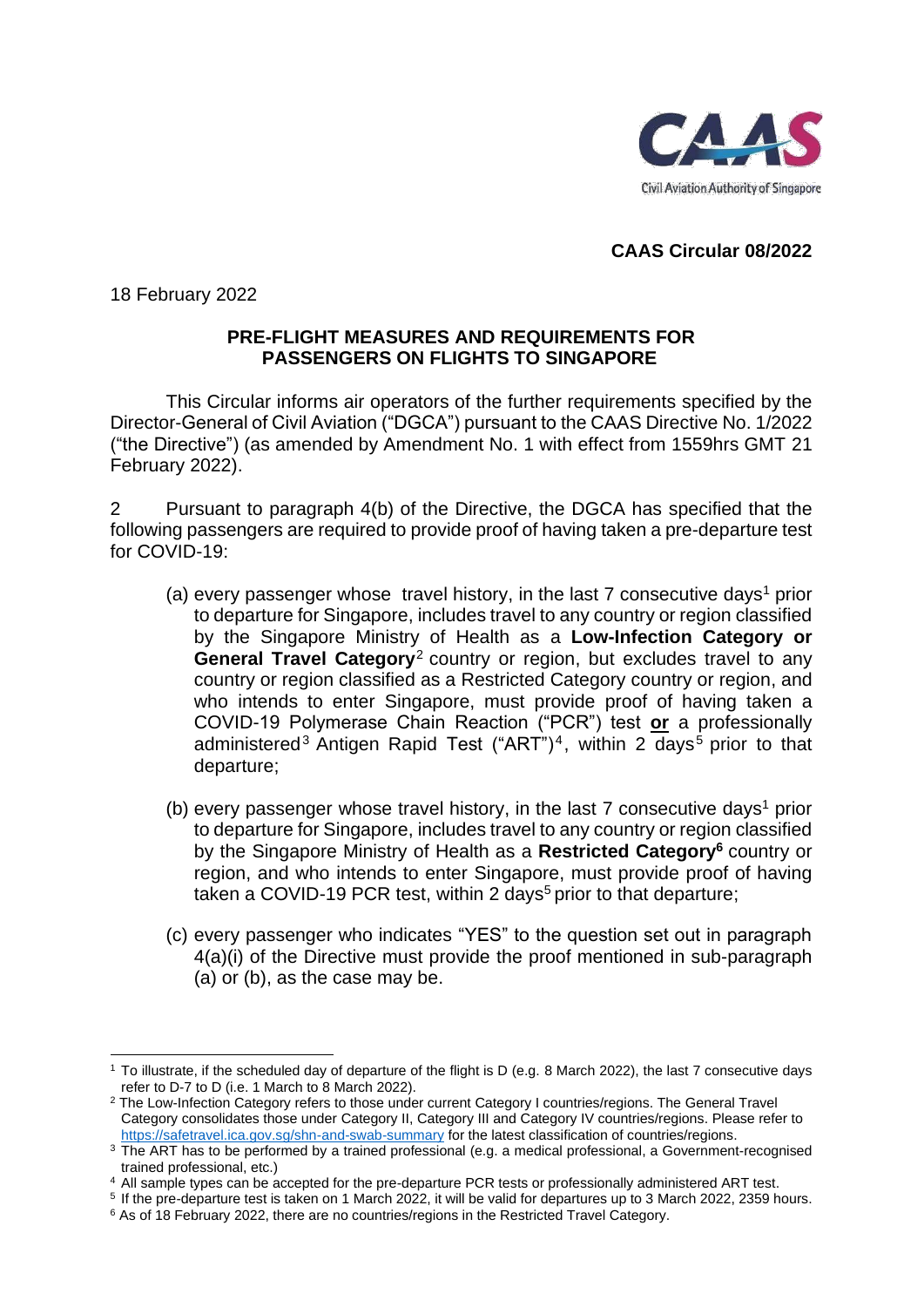3 Despite paragraph 2, the following passengers are not required to provide proof of having taken a pre-departure test for COVID-19:

- (a) a child aged 2 years and below<sup>7</sup>;
- (b) a fully vaccinated passenger who has indicated "NO" to the question set out in paragraph 4(a)(i) of the Directive and who provides one of the following:
	- (i) a positive result of a COVID-19 PCR test or professionallyadministered ART that –
		- (A) meets the requirements in paragraph 6(c) of the Directive; and
		- (B) is taken between 7 and 90 days before the scheduled date of departure of the flight to Singapore;
	- (ii) a discharge memo that
		- (A) states the name of the passenger, and at least one other personal identifier such as the date of birth or passport number corresponding exactly with the information in the passport used for entry into Singapore;
		- (B) states the date of infection or the discharge date, which must be between 7 and 90 days before the scheduled date of departure for the flight to Singapore; and
		- (C) is issued by a relevant state authority or licensed medical professional;
	- (iii) a positive result of a supervised self-administered ART that is issued by a licensed medical provider in Singapore $8$ , including Quick Test Centres (QTCs) or Combined Test Centres (CTCs)<sup>9</sup>, that –
		- (A) meets the requirements in paragraph  $6(c)$ (iii) and  $6(c)$ (iv) of the Directive; and
		- (B) is taken between 7 and 90 days before the scheduled date of departure of the flight to Singapore;
- (c) a passenger who is unvaccinated or partially vaccinated who provides one of the following:

 $7$  To illustrate, the age is calculated based on calendar year. If a passenger is entering Singapore in year of 2022, those born in or after 2020, are not required to take a pre-departure test prior to departure for Singapore.

<sup>8</sup> Overseas supervised self-administered ARTs and HealthHub statuses showing ART "self-administered (under supervision)" will not be accepted.

<sup>9</sup> Please refer to<https://www.gowhere.gov.sg/testcentre> for a list of QTCs and CTCs.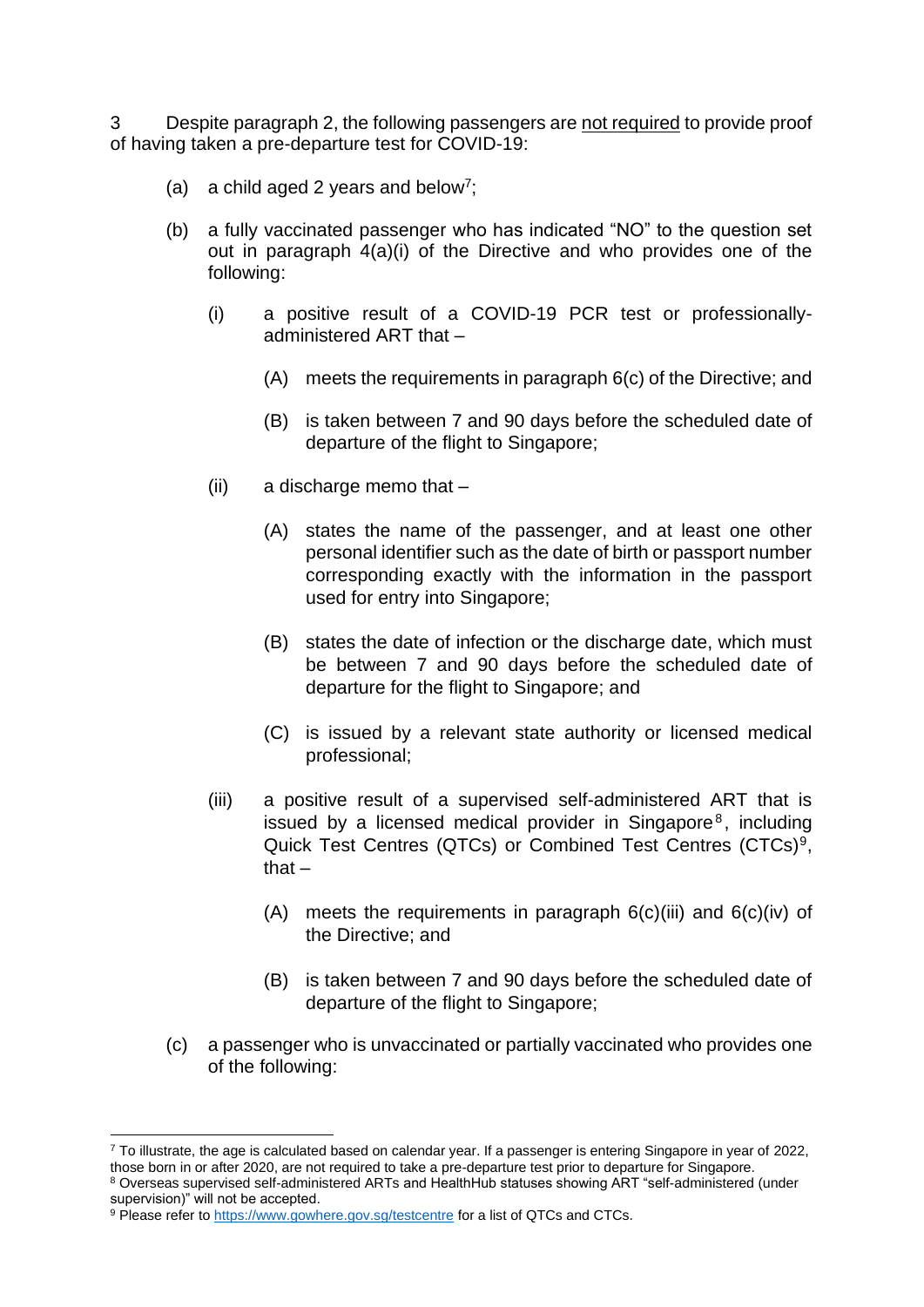- (i) a positive result of a COVID-19 PCR test or professionallyadministered ART that –
	- (A) meets the requirements in paragraph 6(c) of the Directive; and
	- (B) is taken between 14 and 90 days before the scheduled date of departure of the flight to Singapore;
- (ii) a discharge memo that
	- (A) states the name of the passenger, and at least one other personal identifier such as the date of birth or passport number corresponding exactly with the information in the passport used for entry into Singapore;
	- (B) states the date of infection or the discharge date, which must be between 14 and 90 days before the scheduled date of departure for the flight to Singapore; and
	- (C) is issued by a relevant state authority or licensed medical professional;
- (iii) a positive result of a supervised self-administered ART that is issued by a licensed medical provider in Singapore<sup>7</sup>, including  $QTCs$  or  $CTCs<sup>8</sup>$ , that  $-$ 
	- (A) meets the requirements in paragraph  $6(c)$ (iii) and  $6(c)$ (iv) of the Directive; and
	- (B) is taken between 14 and 90 days before the scheduled date of departure of the flight to Singapore;
- (d) a passenger who has been exempted by a relevant Singapore government agency from the requirements for a pre-departure test $^{10}$ ; and
- (e) a transfer or transit passenger who does not seek to enter Singapore.

4 The two-day period for the pre-departure test mentioned in paragraph 2 is determined as follows:

- (a) For passengers on **non-stop flights** to Singapore, the period of 2 days will commence from the scheduled departure day of the flight to Singapore. For example, if the flight is scheduled to depart on 3 January 2022, the pre-departure test must be taken no earlier than 1 January 2022.
- (b) For passengers who are taking **connecting flight(s**) to Singapore:

<sup>&</sup>lt;sup>10</sup> CAAS will keep airlines informed of the sample exemption letters issued by relevant Singapore government agencies.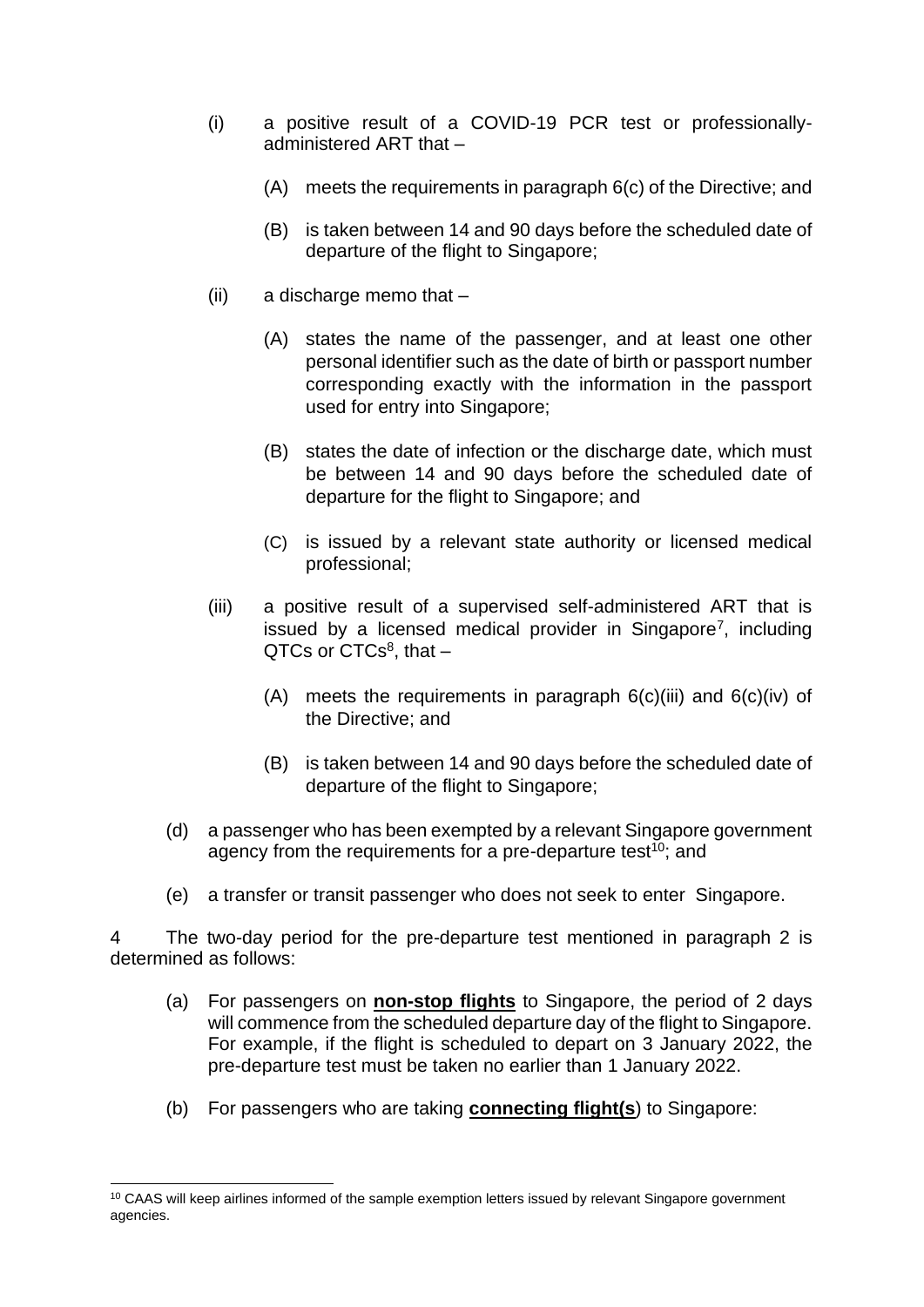- (i) if the total scheduled transit duration on the ground does not exceed 24 hours, the period of 2 days will commence from the scheduled departure day of the **first flight** of his journey to Singapore. For example, if the passenger's flight itinerary is LAX-NRT-SIN and his transit duration at NRT is within 24 hours, the pre-departure test must be taken within 2 days of the scheduled departure day of his flight from LAX.
- (ii) if the total scheduled transit duration on the ground exceeds 24 hours, the period of 2 days will commence from the scheduled departure day of his last flight of his journey to Singapore (i.e. the flight to Singapore). For example, if the passenger's flight itinerary is LAX-NRT-HKG-SIN and his total scheduled transit duration at NRT and HKG adds up to more than 24 hours, the pre-departure test must be taken within 2 days of the scheduled departure day of his flight from HKG.

5 Pursuant to paragraphs 5(a)(ii) and 5(c) of the Directive, the DGCA has specified that the proof of recovery to be provided by the passenger is a positive result of a COVID-19 PCR test or professionally-administered ART, a discharge memo, or a positive test result of a supervised self-administered ART issued by a licensed medical provider in Singapore, that meets the requirements in paragraph 3(b) or (c), as the case may be.

6 Pursuant to paragraph 5(d) of the Directive, the DGCA has specified that the proof of a COVID-19 test is a COVID-19 PCR test or a professionally-administered ART that meets the requirements in paragraph 6(c) of the Directive.

7 Pursuant to paragraph 11 of the Directive, the DGCA has specified that every air operator must:

- (a) maintain, for a minimum of four weeks, a record of each passenger's:
	- (i) name, as stated in the passport;
	- (ii) type of pre-departure test or proof of recovery;
	- (iii) date of pre-departure test or proof of recovery;
	- (iv) (if applicable) the pre-departure test result, which must be in English; and
- (b) furnish the necessary information and evidence of such records upon request by CAAS.

8 Every air operator should remind its passengers that should they be found to have produced false or forged COVID-19 test certificates or discharge memos, it will affect their ability to obtain or sponsor immigration facilities in the future.

9 Please note that the requirement to take a pre-departure test is in addition to existing prevailing entry requirements (e.g. requirements for entry approvals) and